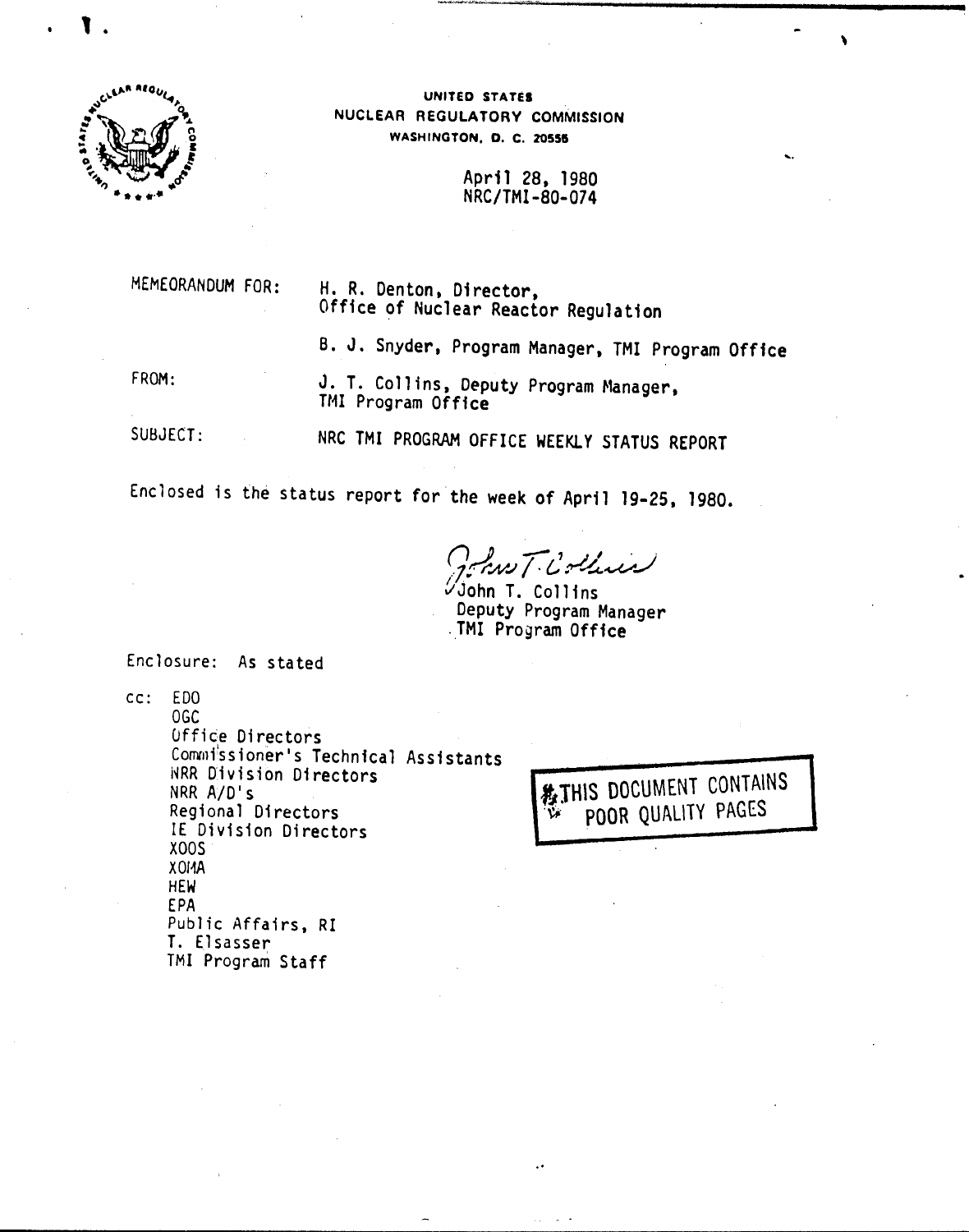### NRC TMI PROGRAM OFFICE WEEKLY STATUS REPORT

Week of: April 19 - 25, 1980

Plant Status

Core Cooling Mode: Cyclic natural circulation in the "A" reactor coolant system (RCS) loop via the "A" once through steam generator (OTSG), steaming to the main condenser, and RCS loop-A and B cyclic natural circulation to reactor building ambient.

Available Core Cooling Modes: OTSG "B" to the main condenser; long term cool ing "B" (OTSG-B); decay heat removal.

RCS Pressure Control Mode: Standby Pressure Control (SPC) System.

Backup Pressure Control Mode: Makeup system in conjunction with letdown flow (Emergency use only due to RCP seal injection isolated due to suspected leaks in system).

Major Parameters (As of 0400. April 25, 1980) (approximate values) Average Incore Thermocouples: 143°F Maximum Incore Thermocouple: 183°F

RCS Loop Temperatures:

| Hot Leg               | 146°F                | $150^{\circ}$ F        |
|-----------------------|----------------------|------------------------|
| Cold Leg $(1)$<br>(2) | $107$ °F<br>$124$ °F | 81°F<br>$83^{\circ}$ F |

NOTE: A loop recovering from flow period ("burp")

RCS Pressure: 200 psig (Heise)

Pressuri'zer Temperature: 302°F (Saturation Pressure 69 psig)

Reactor Building: Temperature: 80°F -.44 psig (Heise) Water level: Elevation 290.5 ft. (8.0 ft. from floor) via decay heat system Elevation 290.1 ft. via penetration 401 manometer

#### Environmental & Effluent Information

- 1. Liquid effluents from TM!-l released to the Susquehanna River, after processing, were within the limits specified in Technical Specifications.
- 2. No liquid effluents were discharged from TMI-2.
- 3. Results from EPA monitoring of the environment around the TMI site were:
	- EPA environmental stations registered background levels for air  $-$ particulate and water samples.

8005220443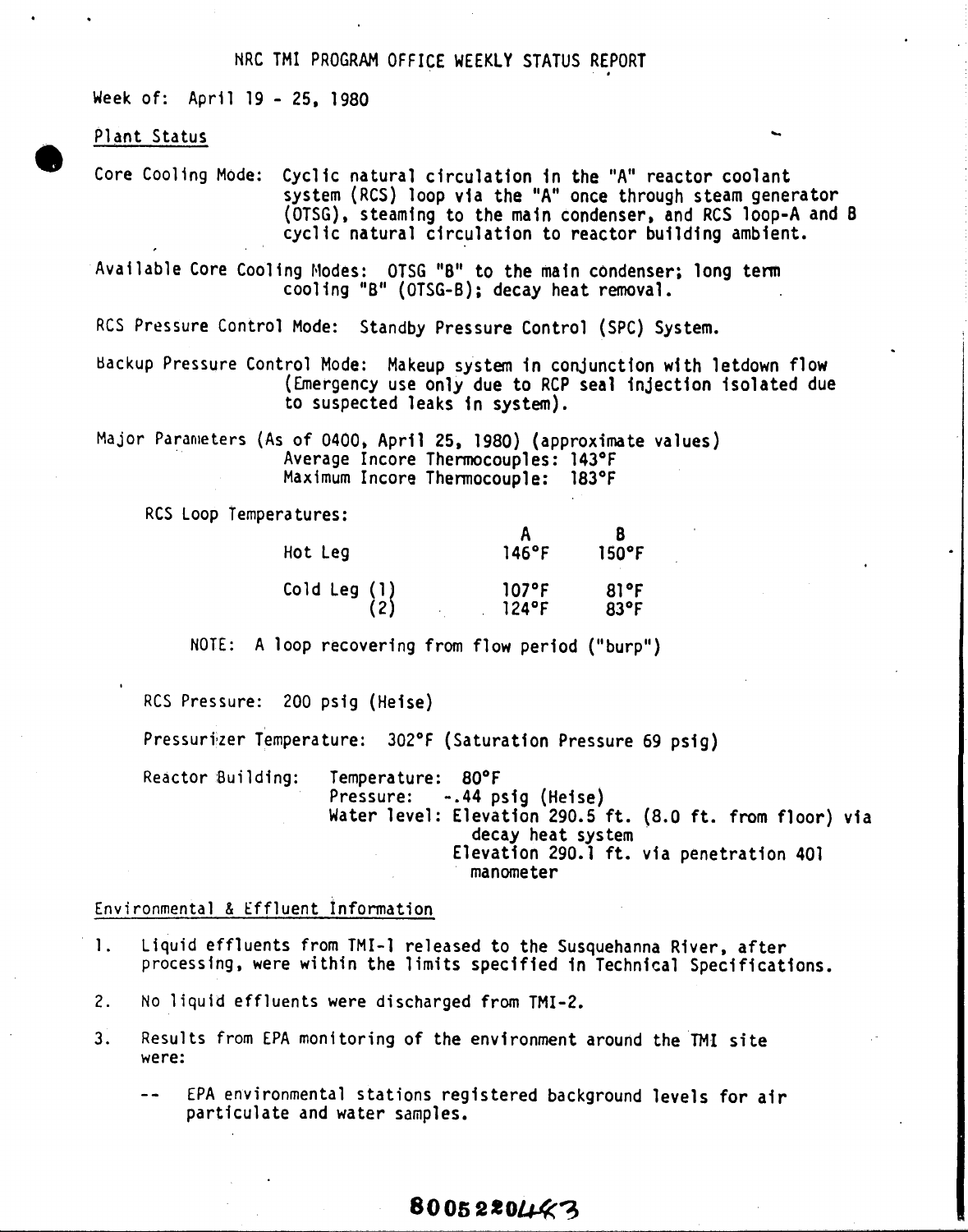- Gas air sample results (Kr-85) for the period April 15-19, 1980, were: Bainbridge - 22 pCi/m<sup>3</sup>, Middletown - 19 pCi/m<sup>3</sup>, and TMI<br>Observation Content - 20 201/m<sup>3</sup> Observation Center - 38 pCi/m<sup>3</sup>. EPA states that samples  $\sim$ collected in the vicinity of TMI in recent months show background levels of Kr-85 to be in the range of 20-40 pCi/m3 of air.
- NOTE: The Kr-85 results reported in the Weekly Status Report dated April 21, 1980, were reported with improper units; the results of 34 pCi/1 and 24 pCi/1 should be changed to 34  $pC_1/m^3$  and 24  $pC_1/m^3$ .
- For the period April 21-24, 1980, direct radiation (gamma) readings showed no levels above background.
- 4. Radwaste shipments off site were as follows:
	- On Monday, April 21, 1980, a Unit 2 reactor coolant sample was sent to the B&W Lynchburg Research Center, Lynchburg, Virginia.
	- On Thursday, April 24, 1980, a sample of EPICOR II effluent was sent to the Maryland State Department of Health.
	- On Friday, April 25, 1980, an air sample filter was sent to Teledyne Laboratory, Westwood, New Jersey. .
- 5. EPICOR II processing status: (Auxiliary building approximate quant ities)

| Amount processed this week: | 25,000 gallons  |
|-----------------------------|-----------------|
| Amount processed to date:   | 225,000 gallons |
| Amount to be processed:     | 220,000 gallons |

# Major Activities (Past and Present}

- 1. The reactor coolant system remains at the first plateau (200 psig) in the depressurization plan to 100 psig. Results of the April 21, 1980, sample indicated total gas at 42 cc/kg (an increase of 31 cc/kg from previous sample results). The licensee suspects an inleakage into the sample container during shipment since the oxygen and nitrogen concentrations increased in the same proportion that oxygen and nitrogen exist in air. The hydrogen concentratio remained at approximately 12 cc/kg. The licensee intends to take another sample on April 28, 1980, to verify sample results before proceeding on with the depressurization plan. Review of this area by the onsite staff is ongoing.
- 2. On April 22, 1980, at 5:00 p.m., the Hational Institute of Occupational Safety and Health (NIOSH) notified the NRC of possible modifications in the personnel respiratory protection system which would be used by the licensee for initial containment entry. The HRC requested NIOSH to perform examinations of this respiratory protection equipment to determine the status of equipment certification. On April 23, 1980, NIOSH representatives arrived at the 1MI site and examined the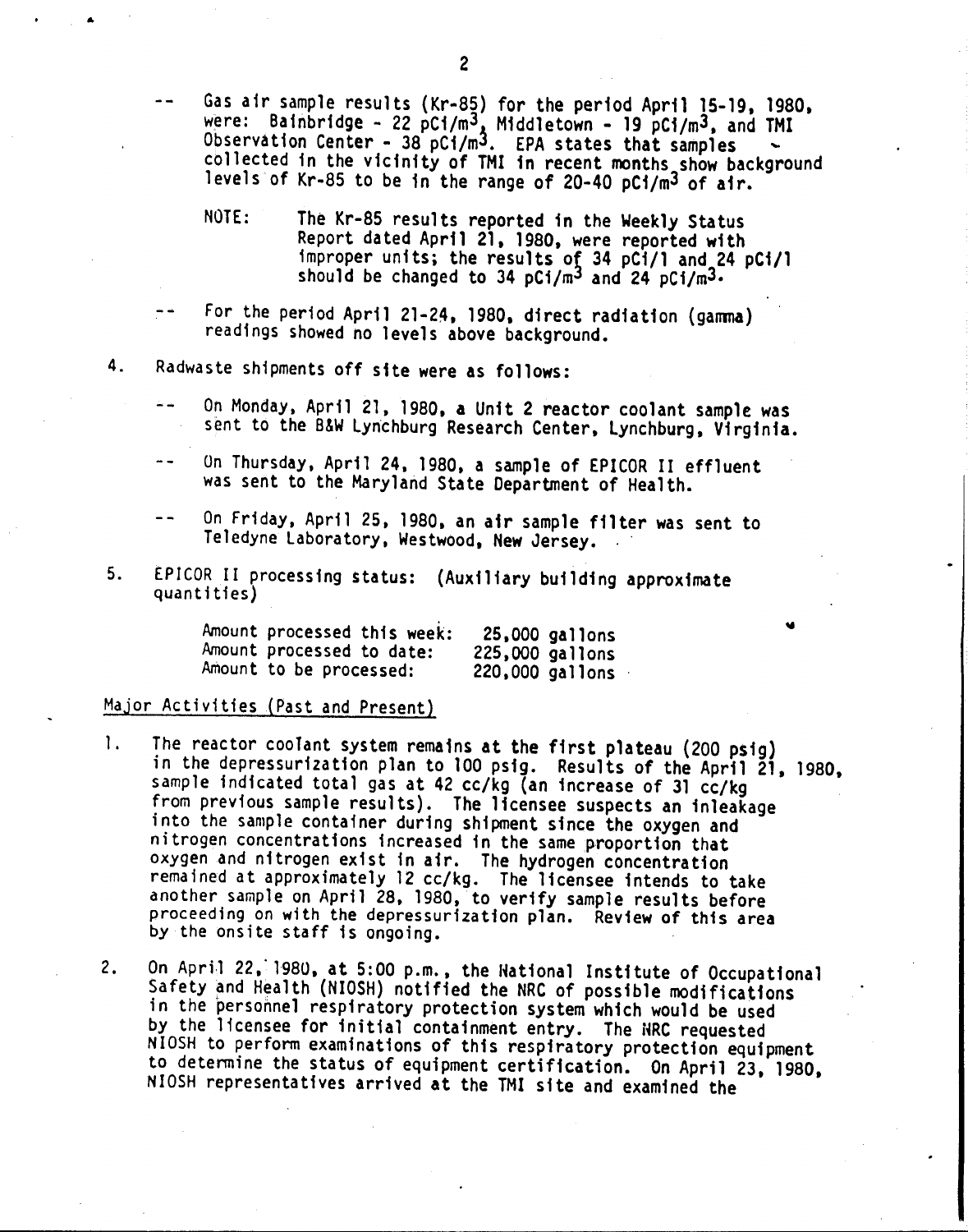respiratory equipment in question, and determined that the manufacturer had performed modifications which were not previously tested and certified by NIOSH. On this basis, the Deputy Program Hanager notified the licensee that no entry would be made until the breathing equipment can be retested and certified by NIOSH.

NIOSH representatives are currently examining and testing a sample of the licensee's respiratory protection equipment to determine adequacy of these modifications and status of equipment certification by NIOSH. This test is expected to be completed within the next two weeks. Containment entry is now postponed pending completion of NIOSH testing and certification of these modifications.

3. GROUND WATER MONITORING PROGRAM STATUS. All eight ground monitoring wells are functional. Samples were taken from these wells daily from April 11 to April 18, 1980. Composite, split samples were sent to four laboratories for analysis. The tritium analysis from the participating laboratories is included in Table 1. No other radioactive isotopes were identified in the samples. Based on the consistency of the daily sample results, sampling frequency will be reduced to once per week. The NRC had a concurrent sample collected from all wells on April 17, 1980, for independent analyses by the NRC Region I laboratory. The gamma isotopic analysis performed by the NRC Region I showed no levels above Lower Limits of Detection (LLD). The NRC Region I analysis confirmed tritium levels in well water between 446 and 985 pCi/l. These analytical results are consistant with the previously reported licensee's data and continued to show tritium levels above natural background (200-300 pCi/l).

Based on sample trends to date, and the relatively low tritium content in the well water, it was agreed that well water would be pumped directly to the storm drains if sample results were available fr'om water pumped during the previous week. .

The source of the brown color in wells #2, #3, and #8 has not been identified. Test results to date have not identified anything in the water which would prohibit discharge to the river. The NRC has requested a copy of all brown water test results. The test results will be forwarded to the PA-Department of Water Resources by the licensee to determine whether the water meets state criteria for discharge to the river.

Seven additional observation wells are being drilled in various locations around the TMI-2 reactor building. It is hoped that the observation wells will help identify the source of the higher tritium levels in wells #2, #3, and #8. Observation well drilling commenced on April 22, 1980. Barring weather problems and equipment failure, one observation well should be completed each day. Five observation wells will be drilled to bedrock. The two observation wells west of the reactor building will be drilled 15 feet into the bedrock to detect any potential water migration through the bedrock.

.•.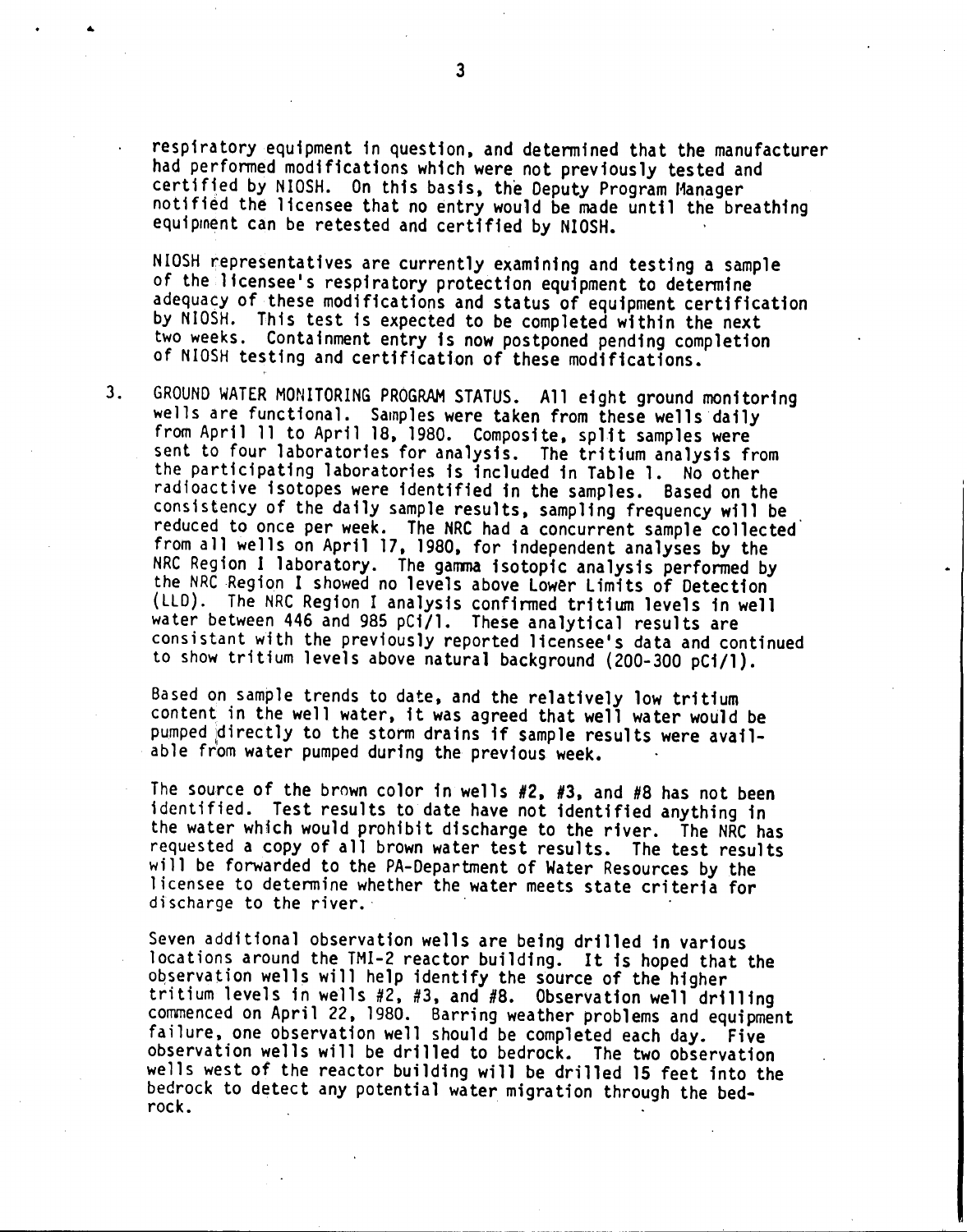$T = T^{c1}$ eledyne

 $OR = Oak Ridge$ <br>TVA = TVA

| Date/la $\left\{ \cdot \right\}$ MV1   |               | $-1$ MW2            | D.<br>NW                                                                            | $\bullet$ MW4               | $$\mu$                                     | $\bullet$ MW6             |                          |                                                              |                           |    |               |                 |              |
|----------------------------------------|---------------|---------------------|-------------------------------------------------------------------------------------|-----------------------------|--------------------------------------------|---------------------------|--------------------------|--------------------------------------------------------------|---------------------------|----|---------------|-----------------|--------------|
| $4/11$ T <sub>1</sub>                  | $\sim 100$    | 1010=110            | $700 - 80$                                                                          |                             |                                            |                           | $^{\prime}$ MW7          | $·$ MW8                                                      | · Pond                    | 10 | $\mathbf{12}$ | $\overline{12}$ | $\mathbf{1}$ |
| $\mathbb{R}^{\mathcal{N}(\mathbb{C})}$ | 300.0         | 770±200             |                                                                                     | $560 \pm 190$ < 300.0       | $300.0$                                    |                           |                          | 1060±100                                                     | 190±70                    |    |               |                 |              |
| $ OR3$                                 |               |                     |                                                                                     |                             |                                            | $\leq 300.0$              | $\{300.0\}$              | 690±200                                                      | $250$                     |    |               |                 |              |
| $\overline{Y}$ TVA $\overline{Y}$      | $-178-57$     | 921±79              | $266 \pm 58$                                                                        | $252 \pm 59$                | 160±57                                     |                           |                          |                                                              | $\mathbf{L}$              |    |               |                 |              |
|                                        |               |                     |                                                                                     |                             |                                            |                           |                          | $301 \pm 60$ 436± 60 885± 74 172±55                          |                           |    |               |                 |              |
| $4/12$ T <sup>o</sup>                  | $\mathbf{r}$  | $920 \pm 80$        | 720±100                                                                             | $\blacksquare$              |                                            |                           |                          |                                                              |                           |    |               |                 |              |
| RMC                                    | $250$         | 810±180             | 600±170                                                                             | $\frac{250}{250}$           | .<br>$250$                                 |                           |                          | $1020 \pm 100$ <100                                          |                           |    |               |                 |              |
| OR.                                    |               | $\sim$ $-$          | $\blacksquare$                                                                      | $\overline{\phantom{a}}$    |                                            | $\leq$ 250                |                          | $300\pm160$ 710±200 <300                                     |                           |    |               |                 |              |
| $TV\Lambda^*$                          | $135 \pm 56$  | $774 \pm 74$        | 358±60                                                                              | $-301$ ± 60                 | $\sim$ $-$                                 |                           |                          |                                                              |                           |    |               |                 |              |
| 10                                     |               |                     |                                                                                     |                             |                                            | $356 \pm 61$              |                          | <u> 393± 63 793± 75 123±54</u>                               |                           |    |               |                 |              |
| $\frac{1}{4/13}$ n                     | a di Tan      | 980±110             | 690±90                                                                              | $\mathbf{r}$                |                                            |                           |                          |                                                              |                           |    |               |                 |              |
|                                        |               | 580±200             | 440±190                                                                             | $300$                       | $250$                                      | المتحدث                   |                          | $\left  \begin{array}{cc} 0.790 \pm 100 \end{array} \right $ |                           |    |               |                 |              |
| .0R <sup>3</sup>                       |               |                     |                                                                                     |                             | $\sim$ $ -$                                |                           |                          | $290\pm160$ $330\pm160$ $810\pm170$ <250                     |                           |    |               |                 |              |
| $\sigma$ IVW+                          | $.252 \pm 59$ | 860±77              |                                                                                     | $449 \pm 63$ 264± 59        | <u>a matana</u>                            | $333 \pm 60$              |                          |                                                              |                           |    |               |                 |              |
| 13                                     |               |                     |                                                                                     |                             |                                            |                           |                          | $665 \pm 67$ 100±50                                          |                           |    |               |                 |              |
| $4/14$ $\text{Pe}$                     |               | $\mu$ 010 $\pm$ 100 | 590± 70                                                                             | $\mathbf{r} = \mathbf{r}$   |                                            | $\overline{a}$            | $\overline{\phantom{a}}$ | $860 \pm 100$ 90 $\pm 80$                                    |                           |    |               |                 |              |
| $\frac{RMC!}{\sim}$ <250               |               |                     | $840±170$ 640±160 <250                                                              |                             | $\frac{250}{100}$                          | $250$                     |                          | 250±160 620±160                                              |                           |    |               |                 |              |
| $\ldots$ OR <sub>18</sub>              |               | $\frac{1}{2}$       | $\frac{1}{2} \left( \frac{1}{2} \right)$ , $\frac{1}{2} \left( \frac{1}{2} \right)$ |                             |                                            |                           |                          |                                                              |                           |    |               |                 |              |
| $\cdot$ . TVA <sup>19</sup>            |               |                     | $1056 \pm 81$ 470 $t$ 65 293 $\pm$ 58                                               |                             | $235-57$                                   | $.411 \pm .60$ $-- =$ $-$ |                          |                                                              |                           |    |               |                 |              |
| 30                                     |               |                     |                                                                                     |                             |                                            |                           |                          | $.617 \pm .65$ -                                             |                           |    |               |                 |              |
| 715 Tm                                 |               |                     | 610± 80   1040±100 <br>=                                                            |                             | 11. LT                                     |                           |                          |                                                              |                           |    |               |                 |              |
| <b>RMC22</b>                           |               |                     |                                                                                     |                             |                                            |                           |                          | $570 \pm 90$                                                 | 110±80                    |    |               |                 |              |
| OR22                                   |               |                     |                                                                                     |                             |                                            |                           |                          |                                                              |                           |    |               |                 |              |
| TVA.                                   |               |                     |                                                                                     |                             |                                            |                           |                          | $\sim 100$                                                   | $\mathbf{r} = \mathbf{r}$ |    |               |                 |              |
| 33                                     |               |                     |                                                                                     |                             |                                            |                           |                          |                                                              |                           |    |               |                 |              |
| 33 <sup>°</sup>                        |               |                     | - REFULTS NOT RECEIVED                                                              |                             |                                            |                           |                          |                                                              |                           |    |               |                 |              |
| 37                                     |               |                     |                                                                                     |                             |                                            |                           |                          |                                                              |                           |    |               |                 |              |
| 381                                    |               |                     |                                                                                     | $\sim$ $\sim$ $\sim$ $\sim$ | $\mathbf{r} = \mathbf{r} \mathbf{r}$ , and |                           |                          |                                                              |                           |    |               |                 |              |
|                                        |               |                     |                                                                                     |                             |                                            |                           |                          |                                                              |                           |    |               |                 |              |
|                                        |               |                     |                                                                                     |                             |                                            |                           |                          |                                                              |                           |    |               |                 |              |
| 31                                     |               |                     |                                                                                     |                             |                                            |                           |                          |                                                              |                           |    |               |                 |              |
|                                        |               |                     |                                                                                     |                             |                                            |                           |                          |                                                              |                           |    |               |                 |              |
|                                        |               |                     |                                                                                     |                             |                                            |                           |                          |                                                              |                           |    |               |                 |              |
|                                        |               |                     |                                                                                     |                             |                                            |                           |                          |                                                              |                           |    |               |                 |              |

TABLE I  $H_3$  Analysis<br>pCi/liter

 $\ddot{\phantom{a}}$ 

 $\frac{1}{2}$ 

 $\vdots$ 

Ŀ,

**HIMMEDIAN** 

 $\ddot{\cdot}$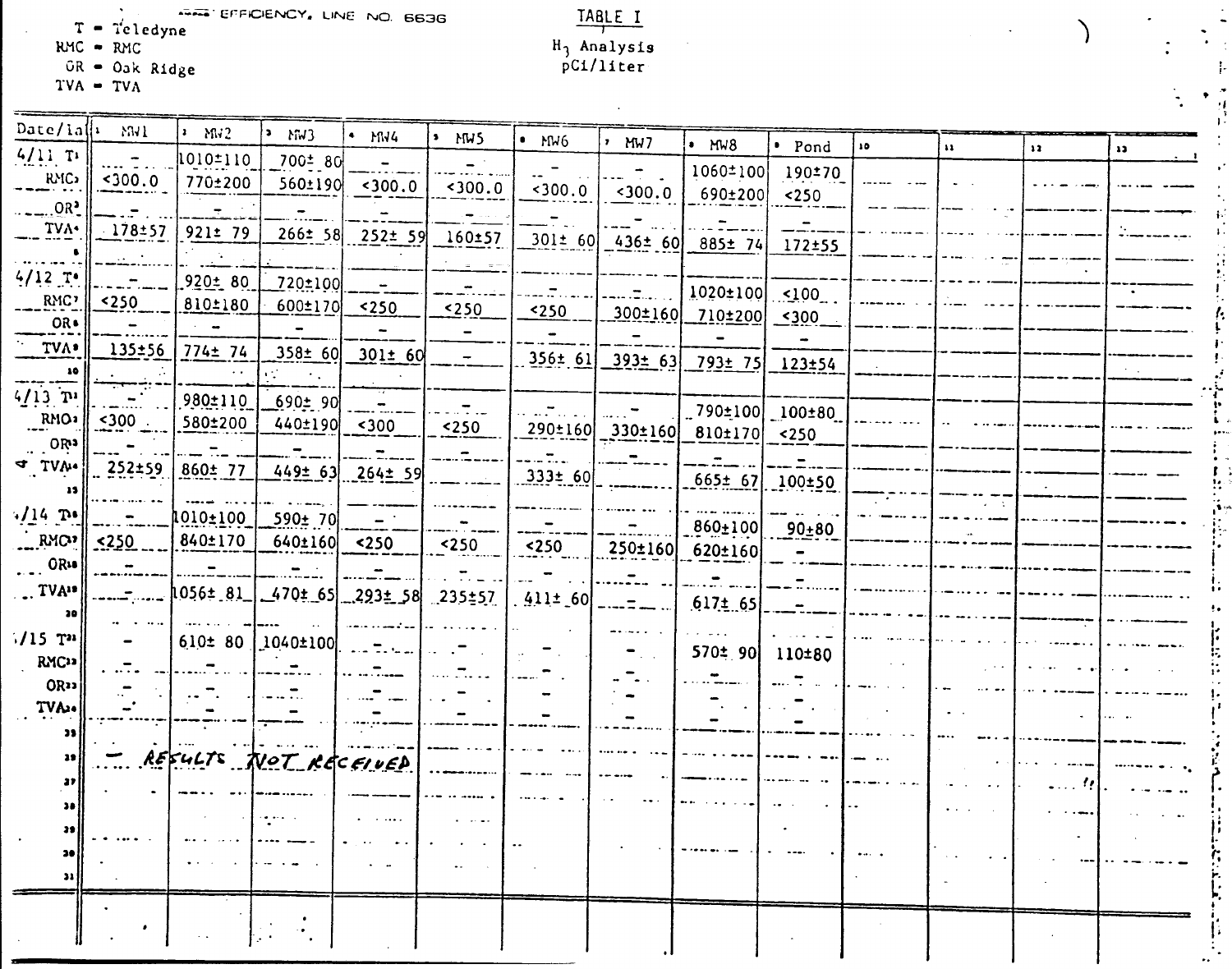The licensee considers that background tritium activity in the river surrounding TMI is 200 - 500 picocuries per liter. EPA records examined by the NRC indicate that background tritium in the' general area is 200 picocuries per liter.

The next ground water monitoring meeting is scheduled for 10:00 a.m. on Thursday, May 1, 1980.

## Future Evolution

•

No firm evolutions are planned other than addressed above under Major Activities.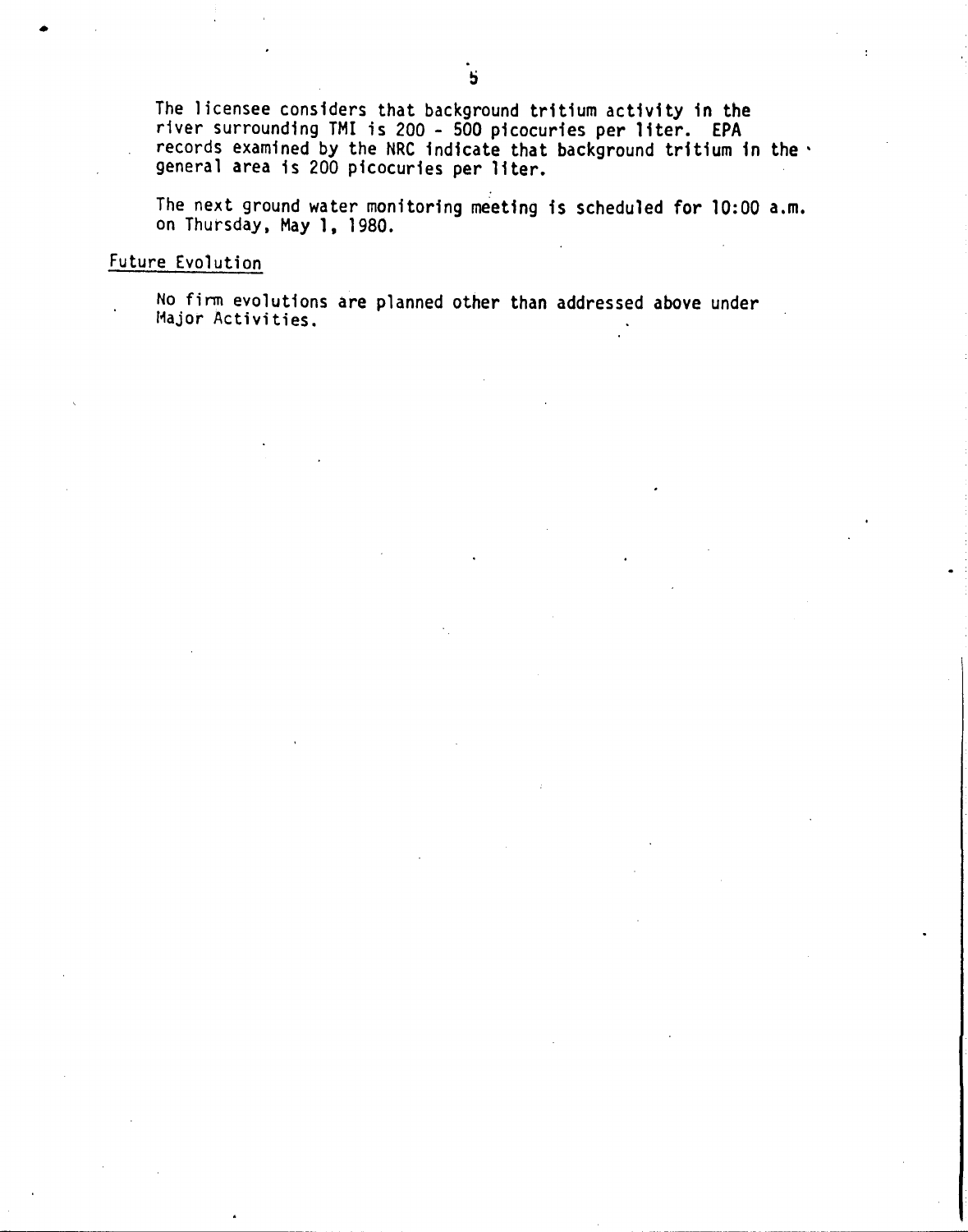# Meetings 'Held with Public Officials and Interested Groups

- 1. On April 21, 1980, J. Collins met with representatives of PA-DER . and DOE to discuss the status of the Community Monitoring Program.
- 2. On April 23, 1980. H. Denton, J. Collins, T. Elsasser, and E. Bretthauer, EPA, attended a meeting at 9:30 a.m. in Camp Hill with the Presidents of the Medical Society in the 5th Consular District.
- 3. On April 23, 1980, J. Collins, T. Elsasser and E. Bretthauer, EPA, conducted a briefing at 7:00 p.m. in Mount Joy for elected officials from the following conmunities: Conewago Township (East Shore), Conoy Township, East Donegal Township,' Elizabethtown, Mount Joy, Mount Joy Township, West Donegal Township, the City of Lancaster, and Lancaster County. A total of 22 officials were invited; 17 attended.
- 4. On April 24, 1980, at 9:00 a.m., H. Denton, J. Collins, T. Elsasser and E. Bretthauer, EPA, met with the Chamber of Commerce heads from: Harrisburg, Lancaster, Lebanon, York and the West Shore. Approximately 100 people attended.
- 5. On April 24. 1980. H. Denton, T. Elsasser and E. Bretthauer, EPA, met with the Mayor of York.
- 6. On April 24, 1980, H. Denton, B. Snyder, T. Elsasser and E. Brettauer, EPA. met with various civic leaders and interested citizens from the Lebanon area. Approximately 120 people attended.

..•.

- 7. On April 24, 1980, at 7:00 p.m., J. Collins conducted a briefing in Hunme1stown for officials from the following communities: Harrisburg, Hershey. Hummelstown, Lower Paxton Township, Paxtang, Penbrook, South Hanover Township, and South Londonderry Township. A total of 22 officials were invited; 2 attended.
- 8. On April 26, 1980, J. Collins met with Congressman Ertel and representatives from Met-Ed to discuss the issue of venting the TMI-2 reactor building.

#### Future Meetings

- 1. On April 28, 1980, J. Collins will appear on a talk program on WLBR radio, Lebanon to answer questions from listeners about the cleanup operations.
- 2. On April 28, 1980, at 6:30 p.m., J. Collins will speak to the Elizabethtown Kiwanis Club on the cleanup operations at TMI.
- 3. On April 28, 1980, at 7:30 p.m., J. Collins, T. Elsasser and E. Bretthauer, EPA, will meet with representatives from area school boards at the Middletown High SChool.
- 4. On April 30, 1980, at 9:00 a.m., J. ColHns, T. Elsasser and E. Bretthauer. EPA, will meet in Middletown with religious leaders from the Harrisburg area.